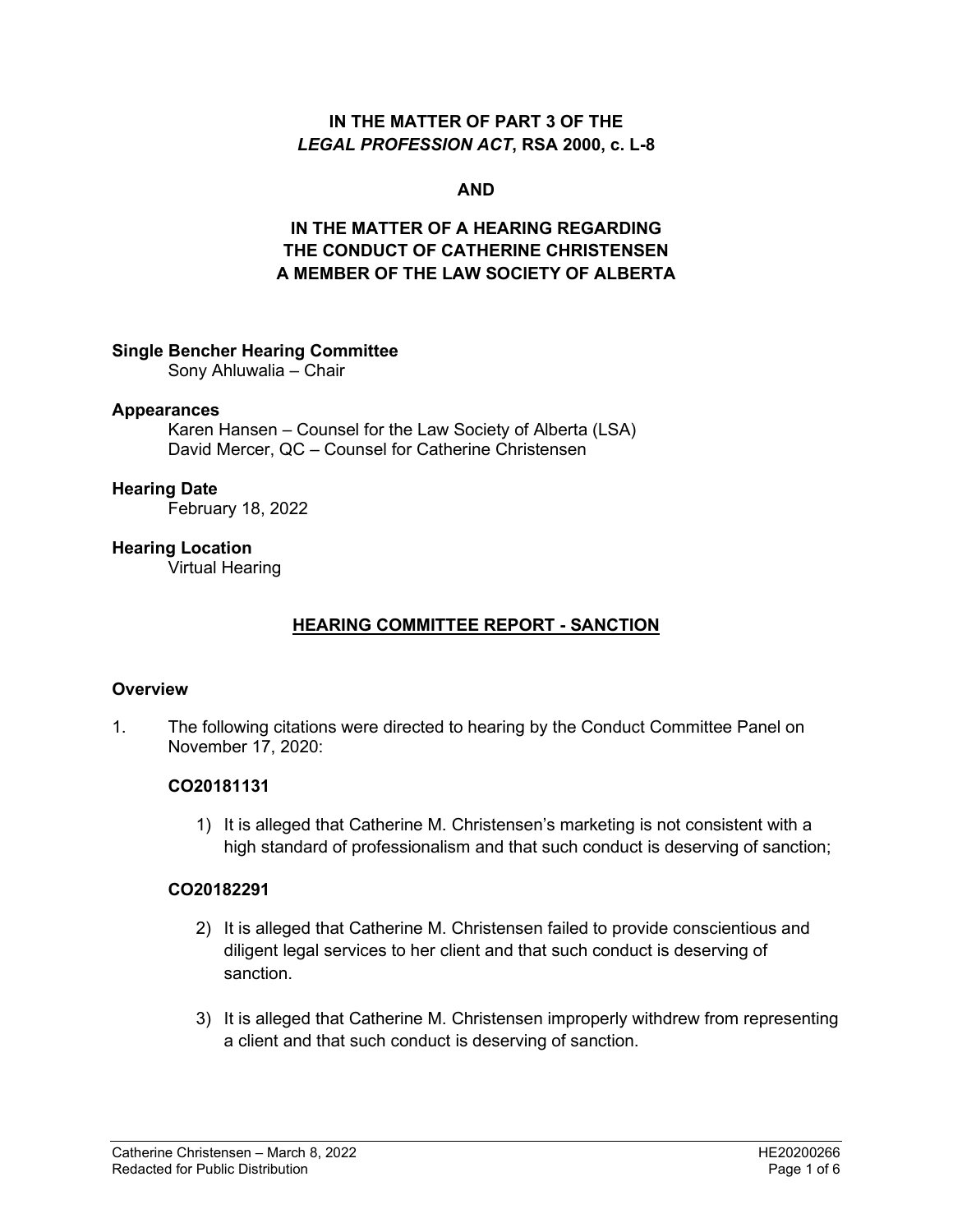- 2. On November 17, 2021, the Pre-hearing Conference Chair granted an application to consolidate Citations 2 and 3 into one citation reading:
	- 2) It is alleged that Catherine M. Christensen failed to provide conscientious and diligent legal services to her client and improperly withdrew from representing a client and that such conduct is deserving of sanction.
- 3. The LSA and Ms. Christensen entered into a Statement of Admitted Facts and Admission of Guilt (the Agreed Statement) in relation to Ms. Christensen's conduct. The Agreed Statement sets out the relevant facts, as summarized below.
- 4. The Conduct Committee found the Agreed Statement acceptable. Accordingly, pursuant to section 60(4) of the *Legal Profession Act* (*Act*), it is deemed to be a finding of this Hearing Committee (Committee) that Catherine M. Christensen's conduct is deserving of sanction in relation to the following citations:
	- 1) It is alleged that Catherine M. Christensen's marketing is not consistent with a high standard of professionalism and that such conduct is deserving of sanction;
	- 2) It is alleged that Catherine M. Christensen failed to provide conscientious and diligent legal services to her client and improperly withdrew from representing a client and that such conduct is deserving of sanction.
- 5. On February 18, 2022, the Committee convened a hearing into the appropriate sanction.
- 6. After reviewing all of the evidence and exhibits and hearing the submissions of the LSA and Counsel for Ms. Christensen, for the reasons set out below, the Committee has determined that a reprimand, fine and hearing costs is an appropriate sanction in this matter.

## **Preliminary Matters**

7. There were no objections to the constitution of the Committee or its jurisdiction, and a private hearing was not requested so a public hearing into the appropriate sanction proceeded.

# **Agreed Statement/Background**

8. After the commencement of proceedings in relation to Ms. Christensen's conduct, the parties submitted the Agreed Statement. The Conduct Committee found the Agreed Statement acceptable on December 7, 2021. Pursuant to subsection 60(4) of the *Act*, each admission of guilt in the Agreed Statement is deemed to be a finding by this Committee that Ms. Christensen's conduct is deserving of sanction under section 49 of the *Act*.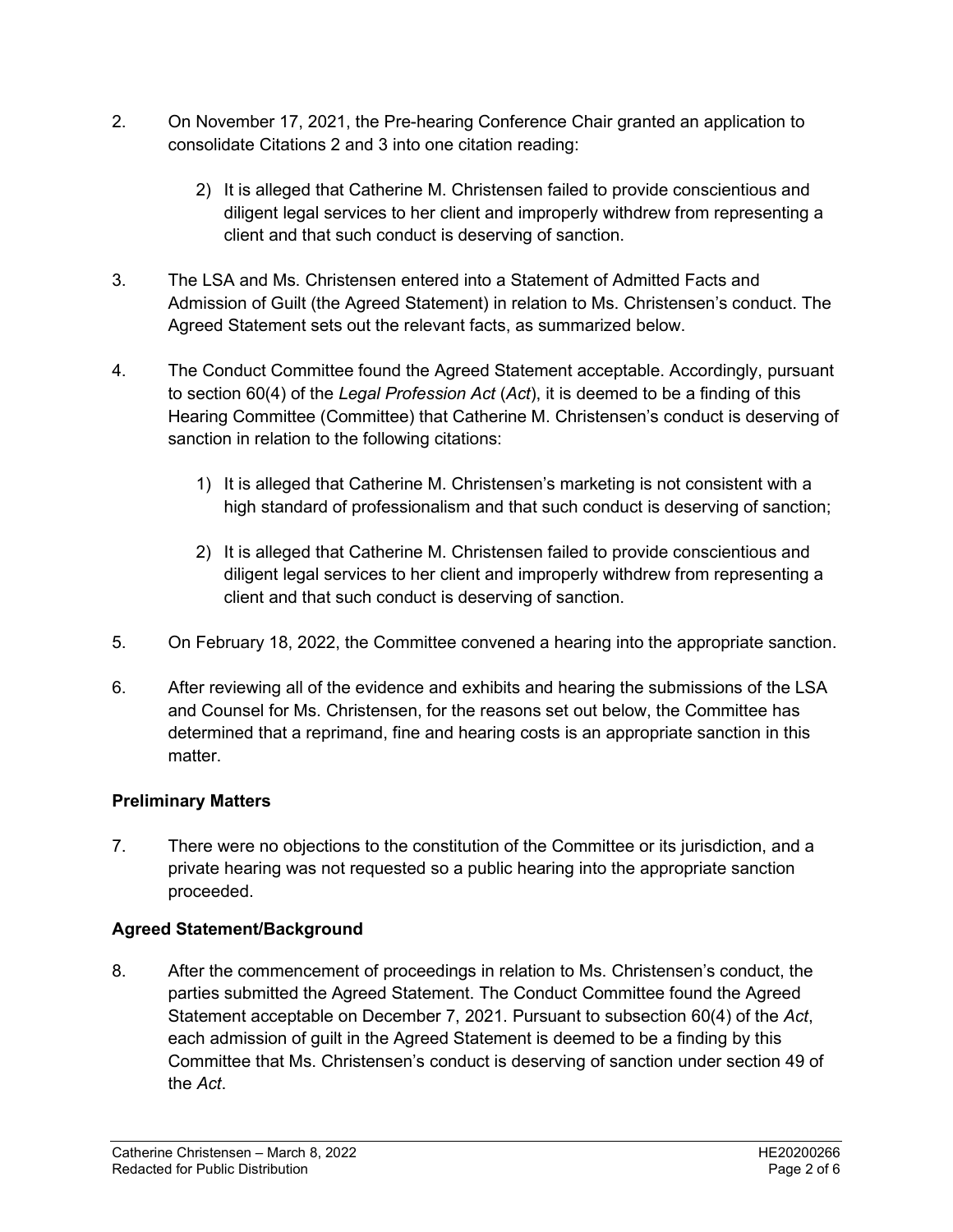- 9. As provided by section 60(3) of the *Act*, once the Agreed Statement was accepted by the Conduct Committee, the hearing into the appropriate sanction could be conducted by a single Bencher. As a result, I was appointed to conduct the sanction hearing.
- 10. To summarize the Agreed Statement, Ms. Christensen agrees that her conduct in marketing her family law practice included language that implied she only represented males and included language that was inappropriate and not consistent with a high standard of professionalism.
- 11. In addition, Ms. Christensen agrees that she failed to provide conscientious and diligent legal services to her client when she claimed to have filed a Certificate of Lis Pendens ("CLP") with the Court and registered the same against the family home at the Land Titles Office in a Constructive Trust claim case.
- 12. Ms. Christensen also failed to provide conscientious and diligent legal services to her client and improperly withdrew from the case without informing her client that there was no CLP filed against the family home to protect her client's interest in the same or advising her that the non-filing of the CLP placed her client's Constructive Trust claim at risk.
- 13. Finally, Ms. Christensen failed to file a Notice of Withdrawal in the action and failed to respond to opposing counsel in the case. The family home was for sale at the time and Ms. Christensen's client did not have sufficient time to retain and instruct replacement counsel to file the CLP.

## **Submissions on Sanction**

- 14. Counsel for the LSA and Ms. Christensen presented a joint submission on sanction which included the following:
	- 1) A reprimand;
	- 2) A fine in the amount of \$1,000; and
	- 3) Costs in the amount of \$2,500.

# **Decision on Sanction**

- 15. Counsel for the LSA and Ms. Christensen confirmed their understanding that the Committee is not bound by a joint submission on sanction. However, a hearing committee is required to give serious consideration to a joint submission, should not lightly disregard it and should accept it unless it is unfit or unreasonable, contrary to the public interest, or there are good and cogent reasons for rejecting it.
- 16. The approach taken by both Ms. Christensen and the LSA in dealing with this matter through the Agreed Statement also avoided an unnecessary contested hearing, witness inconvenience, and process costs.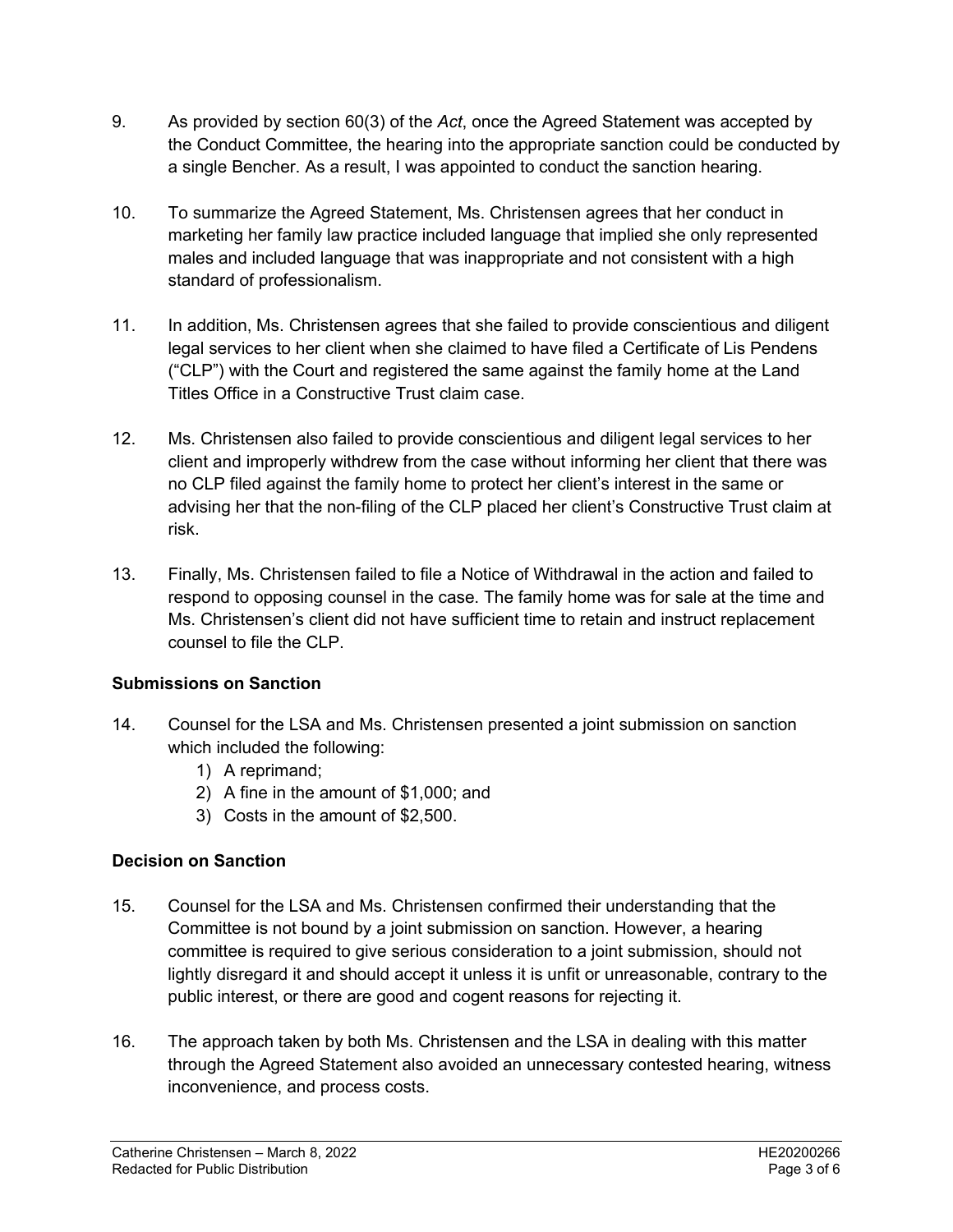17. The Committee concludes that for all the circumstances and considerations laid out in the reprimand, it is in the public interest to accept the joint submission. Accordingly, I order a reprimand, fine of \$1,000 and costs of \$2,500. The reprimand was delivered at the time of the hearing (Schedule 1).

### **Concluding Matters**

- 18. Ms. Christensen will have 60 days from the date of the hearing to pay the fine and costs.
- 19. I agree with LSA counsel that a notice to the profession is not required and there is certainly no need for a referral to the Attorney General in this case.
- 20. The exhibits, other hearing materials, and this report will be available for public inspection, including the provision of copies of exhibits for a reasonable copy fee, except that identifying information in relation to persons other than Ms. Christensen will be redacted and further redactions will be made to preserve client confidentiality and solicitor-client privilege (Rule 98(3)).

Dated at Edmonton, Alberta, March 8, 2022.

 $\_$ 

Sony Singh Ahluwalia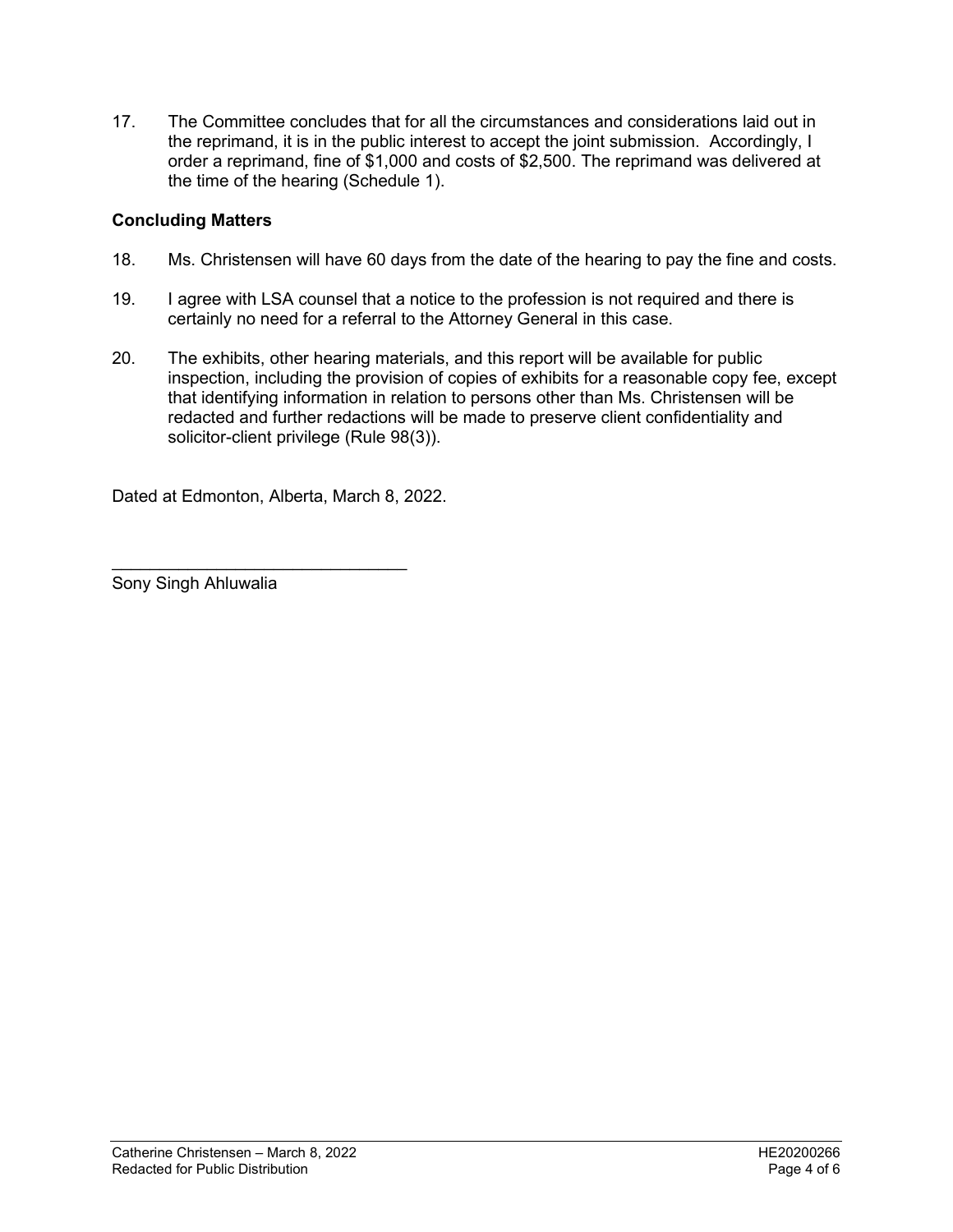#### **Reprimand**

Ms. Christensen, as a regulator, the Law Society of Alberta has two principal duties we must always be aware of: The need to protect the interests of the public and the need to protect and maintain the reputation of the legal profession.

I can tell you once again, as I mentioned, the need to protect the interests of the public and the need to protect and maintain the reputation of the legal profession, it is the underpinning here. Your conduct in this matter engaged both of those considerations.

As lawyers, we have a great privilege of being a self-regulating profession, but that privilege can be lost if our members do not uphold the principles upon which we have built the profession and which are the cornerstone of the Law Society as an institution.

Your conduct as it related to marketing showed a lack of professionalism and a lack of respect for the profession. Your conduct with respect to your client specifically placed your client at serious risk, as well as cause a degradation of trust the client had in you, and I would say further, the trust the client has in family law lawyers in general. These behaviours can bring great discredit to our profession as a whole.

I note that these concerns were mitigated in part by your admission to the conduct and the fact you have no prior disciplinary record, and most importantly, that you are working cooperatively with counsel for the Law Society of Alberta to get to where we are now.

A joint submission on sanction is to be given deference, and you have admitted guilt to two citations; however, your cooperation in proceeding with the process today helped to avoid unnecessary hearing costs and time and inconvenience to other parties or witnesses, as well as process costs, and I really appreciate that. I conclude that in light of all these circumstances, it is in the public interest then to accept the joint submission.

Ms. Christensen, your conduct in this matter failed to meet the high standards that the Law Society and its members seek to maintain for the protection of the public, but I also note that your actions were not intentional and I have noted that from the presentation of both counsel, and I thank you for that.

I note that you did file a CLP with the Court, but it was not registered, so it tells me that you had addressed your mind to that, and so I find that your conduct was not deceitful or intentional.

Mr. Mercer had provided information about your practice at the time and I believe that it was a result of several factors that came together, including personal and professional affects that were in your life at the time.

I'm pleased to learn that you have drank the Kool-Aid, as your counsel has mentioned, and I dare say that we all have been in that position.

I take note also that this occurrence happened at a time in your life when you were quite new to the profession. And it is commonplace and, therefore, worth noting, but I also appreciate the fact